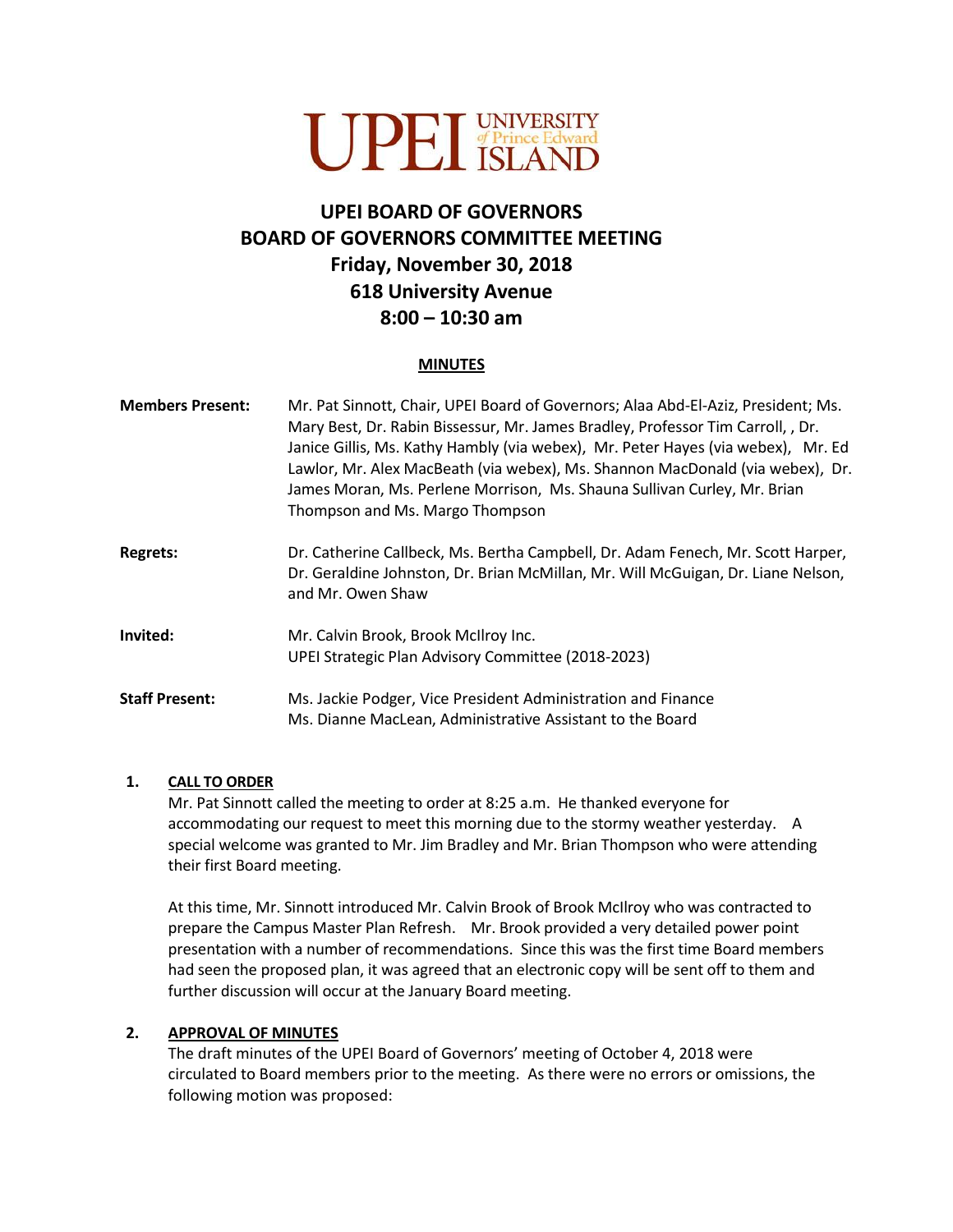## **1) MOVED by Dr. James Moran, SECONDED by Professor Tim Carroll, that the minutes of the October 4, 2018 meeting of the UPEI Board of Governors be approved as presented. CARRIED**

It was requested that in future when there are amendments to the minutes prior to being approved, a redlined version of the minutes be provided to Committee members to show the specific amendment.

## **3. UPEI Strategic Plan Update 2018-2023**

President Abd-El-Aziz provided Board members with a hard copy of the Updated UPEI Strategic Plan (2018-2023). Enclosed within this plan was also a short-term enrolment plan and key measures. The plan is the result of year of consultation with various stakeholders as well as three meetings with the Board of Governors. Professor Carroll congratulated the President and the Strategic Planning Committee for their work on the Strategic plan. The following motion was proposed:

## **2) MOVED by Dr. Janice Gillis, SECONDED by Professor Tim Carroll that the UPEI Board of Governors approves the UPEI Strategic Plan 2018-2023. CARRIED**

The President also provided a draft Overview of the Approach to the UPEI Campus Mental Health Strategy document to Board members. He indicated that this is only the first phase of the plan and a survey will be issued to the campus community in the New Year to solicit input from of our staff, faculty and students. The final strategy will be brought back to the UPEI Board of Governors for approval in a few months.

## **3) MOVED by Ms. Margo Thompson, SECONDED the Professor Tim Carroll that the UPEI Board of Governors endorses the draft Overview of Approach to UPEI Campus Mental Health Strategy as presented. CARRIED**

## **4. CHAIR'S REPORT**

Mr. Sinnott had nothing new to report, but did provide a summary memo of recent E-votes held with the UPEI Board of Governors.

### **5. PRESIDENT'S REPORT**

President Abd-El-Aziz provided a written report to Board members and due to time constraints, offered to discuss the contents following the meeting should anyone have any questions or concerns.

### **6. SENATE REPORT**

A written report was provided to Board members in the meeting package and contained the following information.

*The Senate Committee met twice since the last Board meeting – Friday, October 12th and Friday, November 23rd .* 

*President Abd-El-Aziz reported that as of September 30th, UPEI had 4,669 students enrolled which is a 2% increase from this time last year.*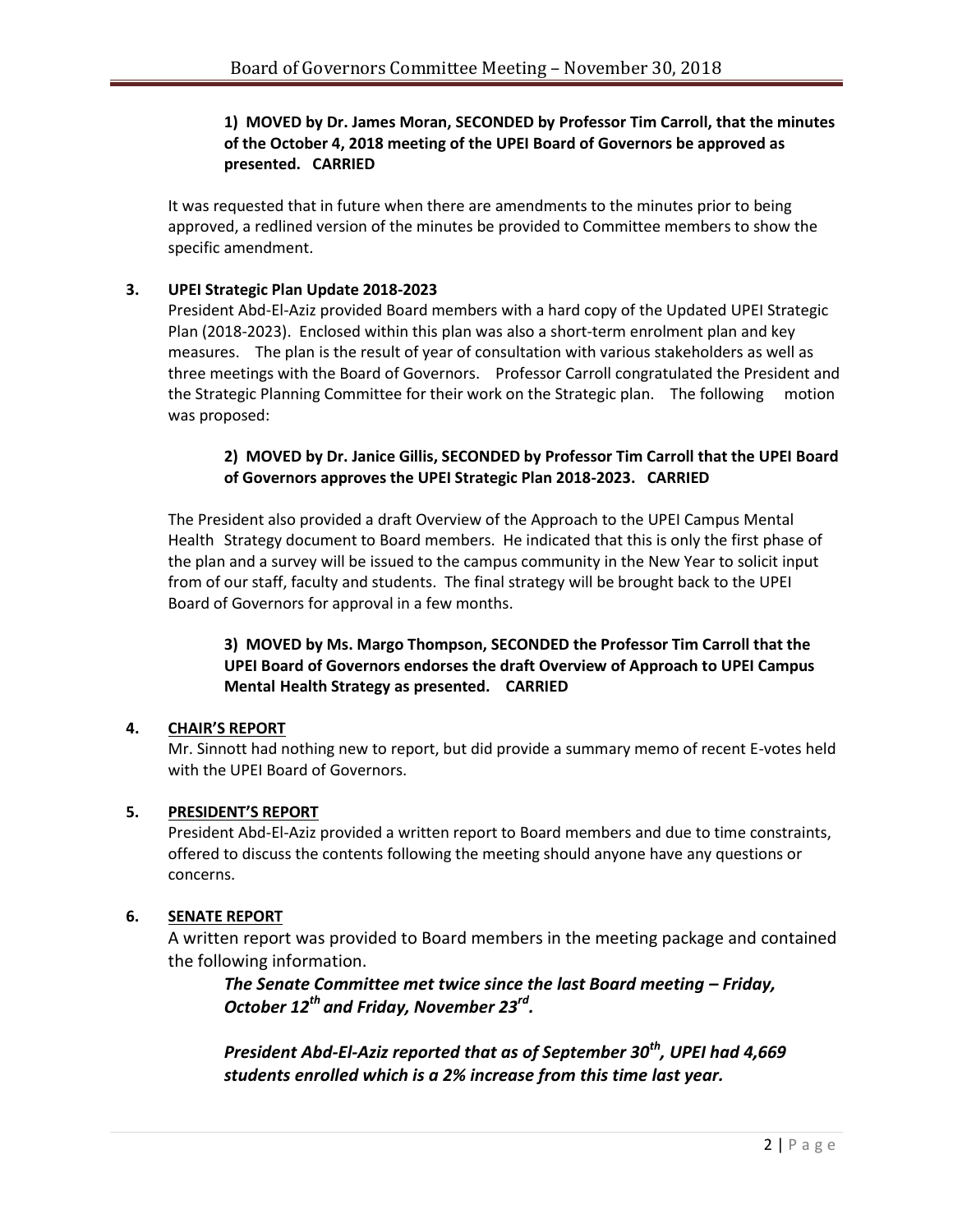*The "Selection of Deans" policy was revised to include the Dean of Sustainable Design Engineering and the Dean of Graduate Studies. This policy will proceed for Board approval as well.* 

*The draft Strategic Plan was presented, and after some minor amendments were suggested, Senate unanimously approved it. This document will also be presented for Board approval.* 

*The President updated Senators on his recent trip to China as part of the Premier's Mission.*

*Parchments for graduating Graduate Students will now also be signed by the Dean of Graduate Studies as well as the President, Dean of the Discipline and Registrar*.

## **7. STUDENT UNION REPORT**

No Student Union representatives were in attendance to provide a report.

## 8**. BOARD COMMITTEES' UPDATE**

**a) Property & Asset**: Ms. Margo Thompson reported that the Committee met three weeks ago, which was their first meeting since May. Three policies were presented for review – Space and Asset Allocation and Administration policy, Events Management Policy and UPEI & UPEI (US) Foundation Inc. Gift Acceptance Policy. There were a number of issues noted with respect to these policies, and recommendations were made to improve each policy. These policies will be reviewed by the Governance and Appeals Committee as well.

Ms. Thompson also noted that the President updated Committee members on the Canada Games 2023. Another meeting is scheduled for December  $4<sup>th</sup>$  to complete the meeting agenda.

## **b) Human Resources:**

## **MEETING MOVED TO IN CAMERA**

## **MEETING RETURNED TO OPEN SESSION**

**c) Finance and Audit:** Mr. Alex MacBeath stated that three major items were discussed at the recent Finance and Audit Committee meeting. An update on Project Beacon was provided by Kelly Dawson and we are still on time and on budget for this project. The next major stage will be the implementation of the HR/Payroll system which is expected in the spring. The Committee also reviewed the Management Letter from the external auditors as well as responses from Administration to the recommendations. A formal request for an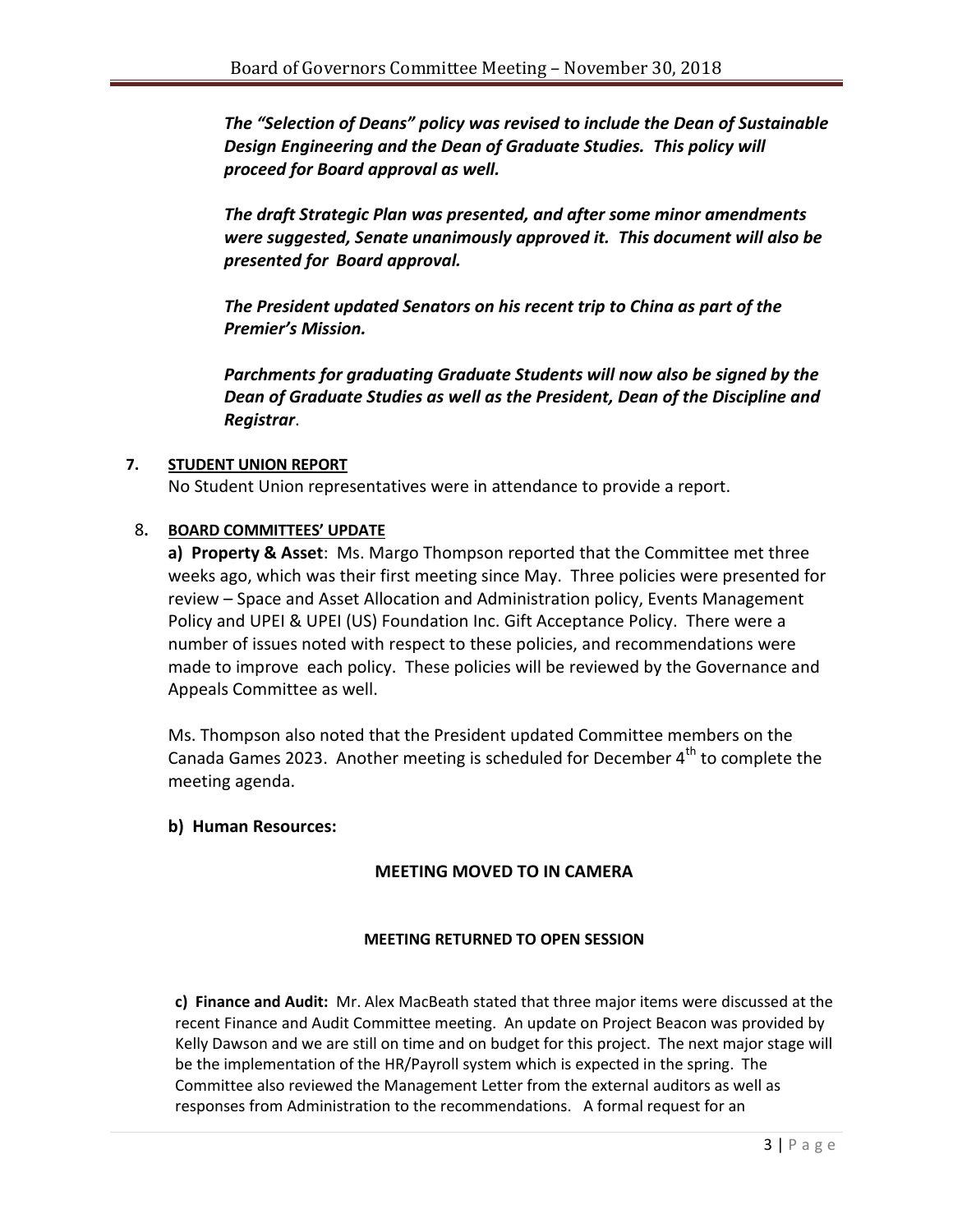enterprise risk framework was made and will be brought to the Finance and Audit Committee for review.

**d) Development, FR and ER**: Ms. Kathy Hambly reported that the Committee met on November  $8^{th}$ . The Inspire Campaign has reached \$46M of its \$50M goal. The Committee was provided an update on Marketing and Communications activities and the department is focussing on updating the UPEI website. Three policies were also reviewed (Space and Asset Allocation and Administration policy, Events Management Policy and UPEI & UPEI (US) Foundation Inc. Gift Acceptance Policy) and some recommendations were made. The following E-vote results were provided to Board members for information as well:

The Board Development, FR and ER Committee participated in an E-vote in early October and approved the following award:

| <b>NAME FOR APPROVAL</b>  | <b>DONOR</b>         | <b>TYPE</b> | <b>APPROVED VIA</b><br><b>E-VOTE</b> |
|---------------------------|----------------------|-------------|--------------------------------------|
| PEI's Famous Five         | <b>PEI Coalition</b> | \$500       | Annually                             |
| <b>Graduating Student</b> | for Women in         |             | Funded                               |
| Award                     | Government           |             |                                      |

The Board Development, FR and ER Committee participated in an E-vote in the latter part of November and approved the following Special Purpose Fund:

| <b>Name for Approval</b> | Donor                         |               | <b>Type</b>     |
|--------------------------|-------------------------------|---------------|-----------------|
| Fred & Shirley           | The Vera Dewar PEI            | $$2,368,000+$ | Special Purpose |
| <b>Hyndman Nursing</b>   | Nursing History               |               | Fund            |
| and Health               | Collection                    |               |                 |
| <b>Education Gift</b>    | The Hyndman                   |               |                 |
|                          | Community-Based               |               |                 |
| (Confidential: The       | Rehabilitation                |               |                 |
| <b>Hyndmans have</b>     | <b>Education Program</b>      |               |                 |
| been very clear that     | Fund                          |               |                 |
| they do not want         | The UPEI Community            |               |                 |
| this information         | Outreach Fund                 |               |                 |
| out in public.)          | The Hyndman                   |               |                 |
|                          | Scholarships for Out-of-      |               |                 |
|                          | Province and                  |               |                 |
|                          | <b>International Nursing</b>  |               |                 |
|                          | Education                     |               |                 |
|                          | The Hyndman                   |               |                 |
|                          | Scholarships for              |               |                 |
|                          | <b>Graduate Nursing Study</b> |               |                 |
|                          | The Hyndman Fund for          |               |                 |
|                          | <b>Nursing Equipment</b>      |               |                 |